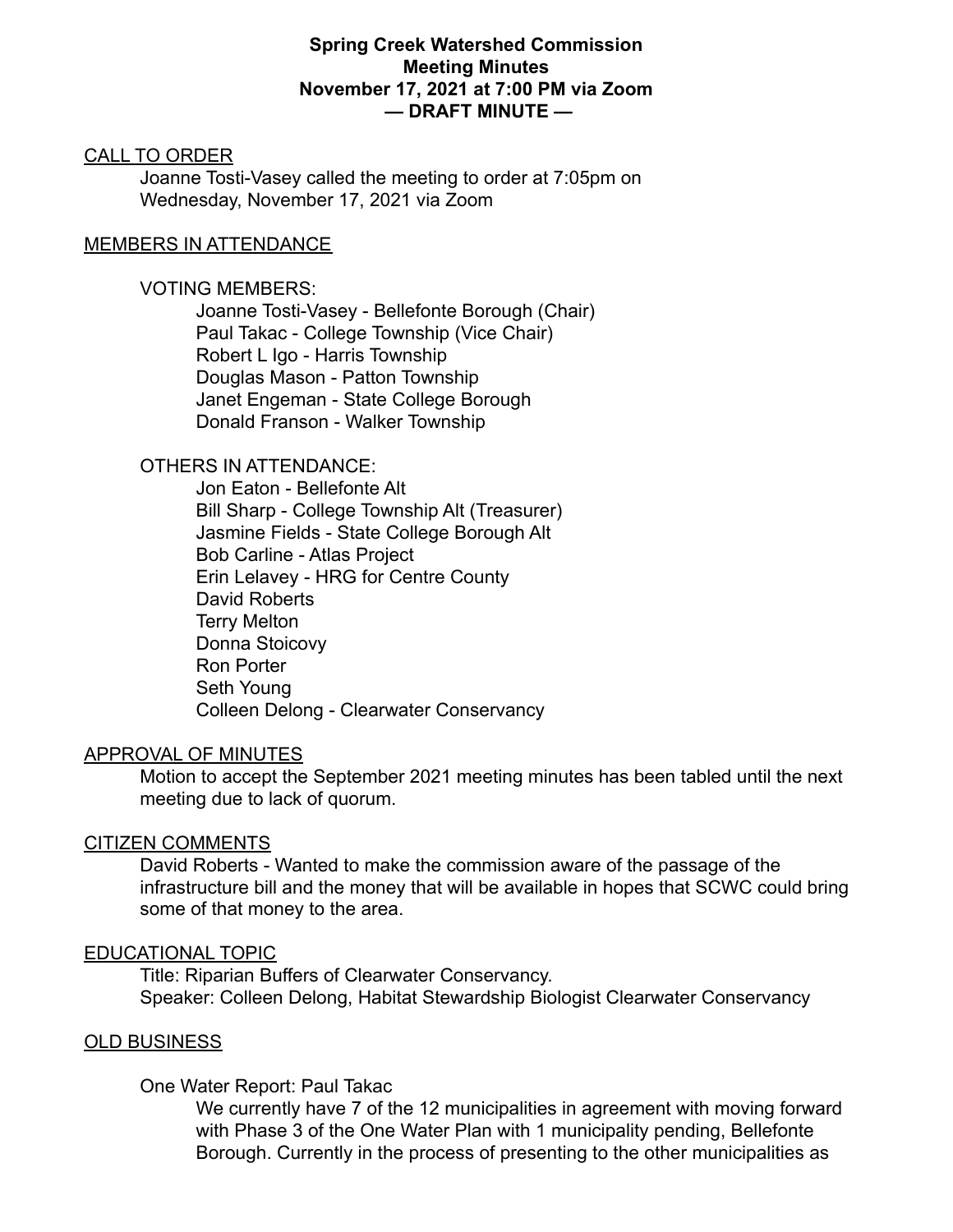well. The 7 municipalities that are in agreement are Halfmoon, Ferguson, College, Patton, Harris, Walker, State College Borough.

Next Step would be to create a Phase 3 working group if everyone approves to do so. Bill Sharp had a short discussion on how they created the Phase 2 working group and suggestions on how to create the working group at the next meeting.

It was suggested to create a steering group to help create a proposal of potential people for the Phase 3 working group for the next board meeting. Steering group: Paul Takac, Bill Sharp, Doug Mason, and Joanne Tosti-Vasey

### Atlas Project: Bob Carline

Posted an article on Forest of the Spring Creek Watershed by Jim Finley.

Friday, November 19 Atlas group will be having their monthly meeting, everyone is welcome to attend.

No update on the award program.

Education Committee: Doug Mason, Jasmine Fields, Terry Melton Jasmine stated that they are working on finalizing the list for 2022 but need to speak with Joann to finalize the list.

Doug presented the first three presenters of 2022 January - Dave Roberts: PFAS - Forever Chemicals March - Lexi Ore: Stream Flow and Quality May - Tony Buda: Climate and Spring Creek Doug also mentioned that Terry is no longer on the education committee.

Robert Igo suggested a presentation in regards to population growth in Centre County.

## NEW BUSINESS

It was asked if we would like to have virtual meetings or be back in person.

Janet Engeman would like to continue virtually

Robert Igo would like to have a hybrid

Short discussion took place on how and where to do hybrid meetings.

It was agreed to continue the meetings every other month and the third wednesday for meetings.

## **FINANCIALS**

Presented by Bill Sharp

August 2021

|                     | DEBIT  | <b>CREDIT</b> | <b>BALANCE</b>        |
|---------------------|--------|---------------|-----------------------|
| PROJECT FUND        | \$0.00 | $\$\,0.00$    | $\frac{1}{2}$ ,150.63 |
| <b>GENERAL FUND</b> | \$0.00 | $\$\,0.00$    | \$26,014.64           |